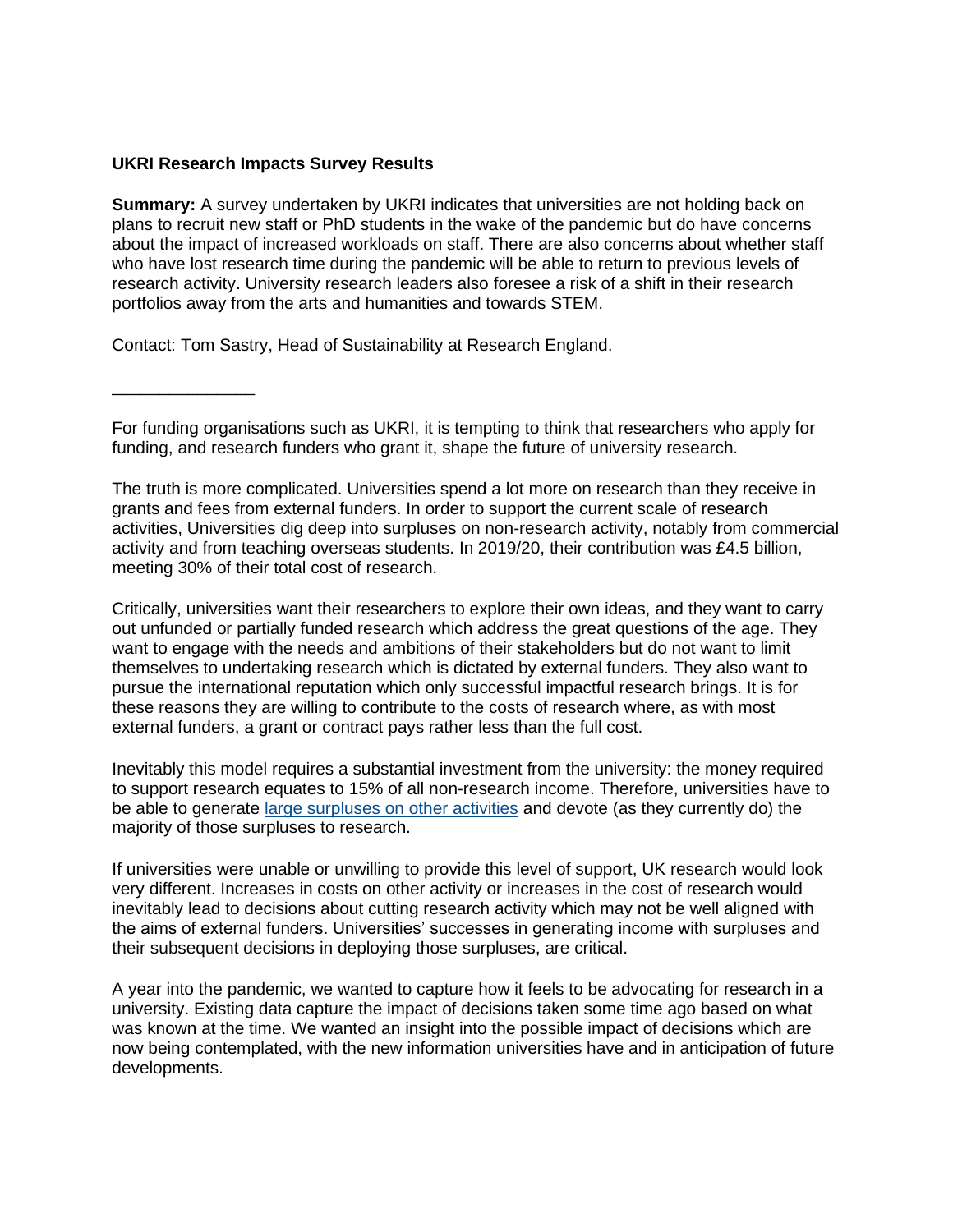We did not want to institute a burdensome data collection exercise. So we devised a short survey of sentiment. The idea was to ask a series of questions, asking for impressions rather than data, which would take no more than 15 to 20 minutes for a university's senior research lead (typically a pro-vice-chancellor) to complete.

The survey was sent to the senior research contact at all higher education institutions funded for research by Research England, the Scottish Funding Council, the Higher Education Funding Council for Wales and the Department for the Economy in Northern Ireland. We received 78 responses from 77 institutions.

## **Shifting priorities**

There were strong indications of greater strategic direction of research activity within universities and colleges. More than half our respondents agreed that their institutions had become more selective in allocating research time and facilities to researchers; a majority also reported that departments, schools and faculties were being asked to do more to justify their resources for research.

Similarly, there were indications of significant shifts in subject mix: 61% of those whose research portfolios include medicine, health and life sciences expected those subjects' share of the institution's research activity to increase by 2023 with only 2% expecting a decline. Expectations of growth in other STEM subjects were almost as strong. By contrast, 41% of respondents expected arts and humanities' share of their institutions' research activity to decline, with only 7% expecting it to increase.

The shift towards STEM was particularly striking in the context of what our respondents expected to happen to funding from charities. Nearly three-quarters (73%) expected the value of new awards from charities to be lower over the next three years than previously. This would disproportionately affect medical research.

Either universities are anticipating a compensating shift towards medical research from public funders, or they are prepared to increase their investment in medical and health research in the face of reduced opportunities, perhaps in anticipation of better times to come or in a judgement about the societal importance of medical research.

### **Recruitment**

We tested whether the appetite for recruiting staff and research students had been affected by events since the beginning of 2020.

TRAC [\(Transparent Approach to Costing\)](https://www.trac.ac.uk/about/) data suggest universities have to make a more substantial contribution of funds from their own resources to the cost of supporting postgraduate research students (PGRs) than to other research costs. On average, less than half the costs are recovered.

In spite of this, 96% reported either an increased or unchanged appetite to include studentships on grant applications and 75% were at least as keen as before to recruit self-funding students where the limited student fee almost certainly leaves much of the cost with the university. Attitudes towards offering fee waivers to students without funding were more evenly split.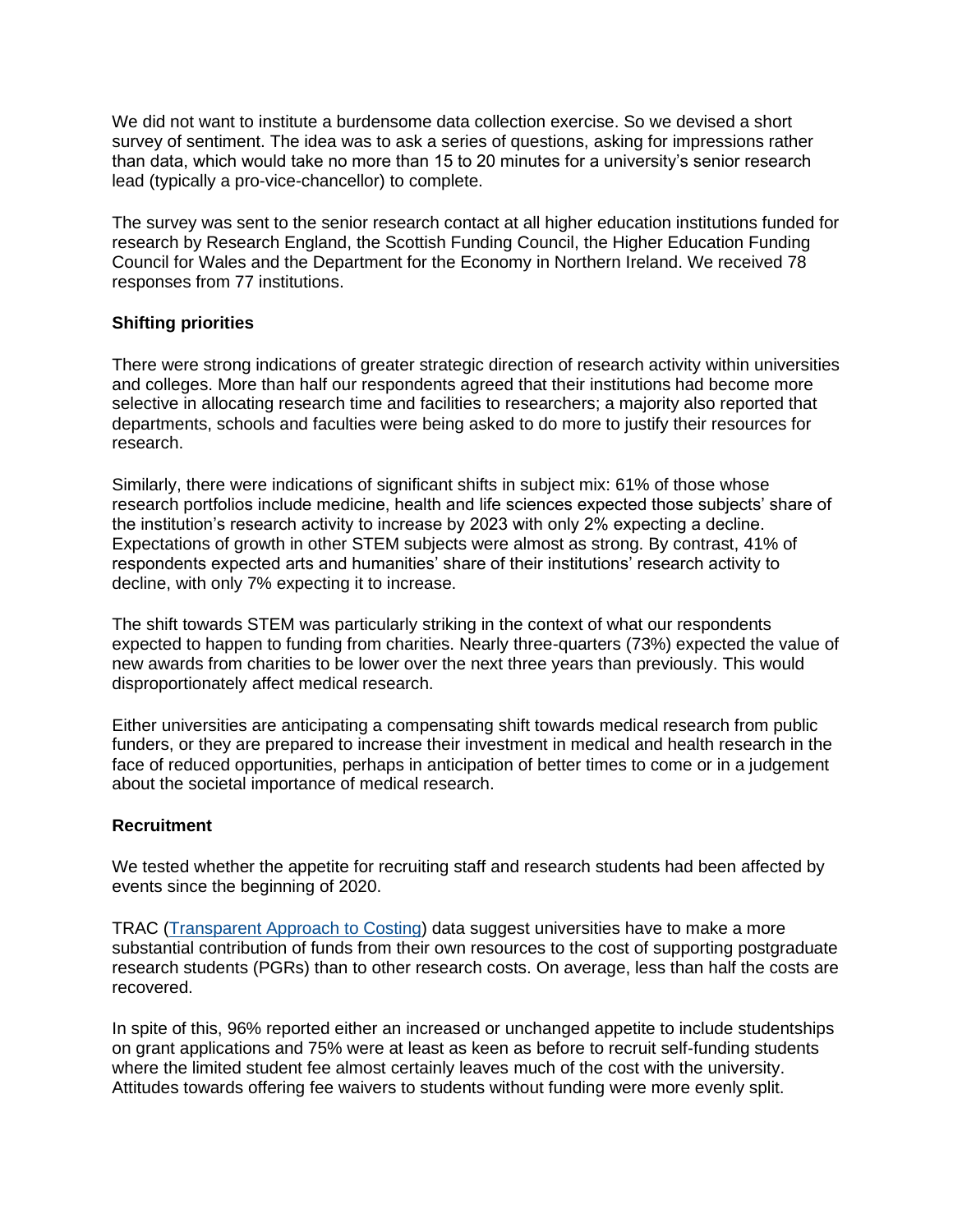Sentiment towards staff recruitment seems to be almost as robust. Only 12% agreed that events since the outbreak of the pandemic had made them less willing to recruit staff to first lecturing posts (66% disagreed). Figures for experienced staff were similar (15% versus 65%). We also asked whether institutions were recruiting staff on terms which envisaged them doing less research than those recruited in the past. Only 8% agreed.

Recruitment is a strong indicator of strategic confidence. These figures suggest that the financial impact of the pandemic has not yet forced universities to plan for a future in which they do less research even if it has forced many of their staff to prioritise other activities.

#### **Impact on staff**

The strong sentiment in favour of continued recruitment contrasts with a high level of concern about the conditions facing existing staff. Almost all respondents (97%) agreed that nonresearch workloads of academic staff have increased; 95% agreed that staff are finding it harder to make time for research. Our respondents clearly believe this is having an impact on research productivity: 93% felt that research activity in their institutions was more constrained by other pressures on staff time than in January 2020.

Strikingly, under half (47%) were confident that they would be able to support staff to return to former levels of research activity by the end of academic year 2021/22 (most of the remainder were unsure). This suggests a significant risk of long-term scarring of academic careers as a result of the pandemic. Our survey did not investigate which staff were likely to be affected but institutions will need to be aware of the risk this poses to under-represented groups.

These findings indicate the need for a broader understanding of the conditions which make university research possible. Traditionally, funders and regulators have focused on financial sustainability, asking questions about research deficits and how they are financed. But a mismatch between activity and resources can play out in other ways – for example through pressures on staff and infrastructure.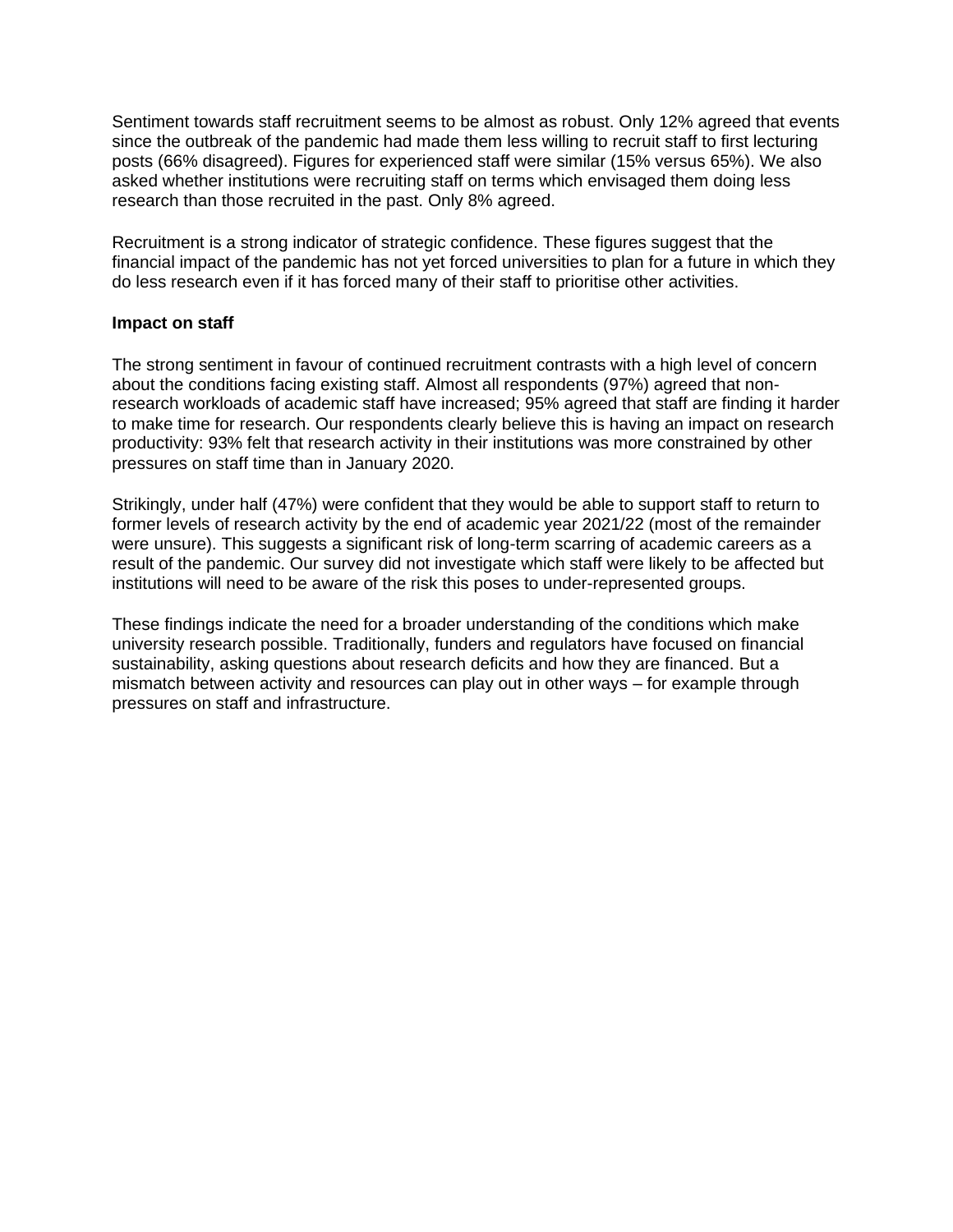# **Data tables**

1a) Compared to January 2020, my institution is being more selective in allocating time and resources for research to researchers and research groups.

|                   | Overall |
|-------------------|---------|
| Strongly agree    | 8       |
| Agree             | 36      |
| Neither agree nor | 11      |
| disagree          |         |
| <b>Disagree</b>   | 15      |
| Strongly disagree |         |
| Does not apply    |         |

| Strongly agree    | 11% |
|-------------------|-----|
| Agree             |     |
| Neither agree nor | 15% |
| disagree          |     |
| <b>Disagree</b>   | 20% |
| Strongly disagree | 7%  |
| Does not apply    |     |

1b) Compared to January 2020, my institution is asking (or will soon ask) departments, faculties and schools to do more to justify the resources they devote to research.

|                            | Overall |
|----------------------------|---------|
| Strongly agree             |         |
| Agree                      | 34      |
| Neither agree nor disagree | 12      |
| <b>Disagree</b>            | 14      |
| Strongly disagree          |         |
| Does not apply             |         |

| Strongly agree             | 8%  |
|----------------------------|-----|
| Agree                      | 45% |
| Neither agree nor disagree | 16% |
| Disagree                   | 19% |
| Strongly disagree          | 12% |
| Does not apply             |     |

1c) Compared to January 2020, as a result of financial pressures, researchers in my institution have to pass (or will soon have to pass) more stringent approval processes and controls before they apply for research grants.

|                            | Overall |
|----------------------------|---------|
| Strongly agree             |         |
| Agree                      | 13      |
| Neither agree nor disagree | 16      |
| <b>Disagree</b>            | 27      |
| Strongly disagree          | 13      |
| Does not apply             |         |

| Strongly agree             | 7%  |
|----------------------------|-----|
| Agree                      | 17% |
| Neither agree nor disagree | 21% |
| <b>Disagree</b>            | 36% |
| Strongly disagree          | 17% |
| Does not apply             | 1%  |

2a) Compared to January 2020, researchers in my institution are finding it harder to make time for research, even when we would like them to do so.

|                            | Overall |
|----------------------------|---------|
| Strongly agree             | 33      |
| Agree                      | 38      |
| Neither agree nor disagree |         |
| <b>Disagree</b>            |         |
| Strongly disagree          |         |
| Does not apply             |         |

| Strongly agree             | 44% |
|----------------------------|-----|
| Agree                      | 51% |
| Neither agree nor disagree | 3%  |
| Disagree                   | 3%  |
| Strongly disagree          | 0%  |
| Does not apply             | በ%  |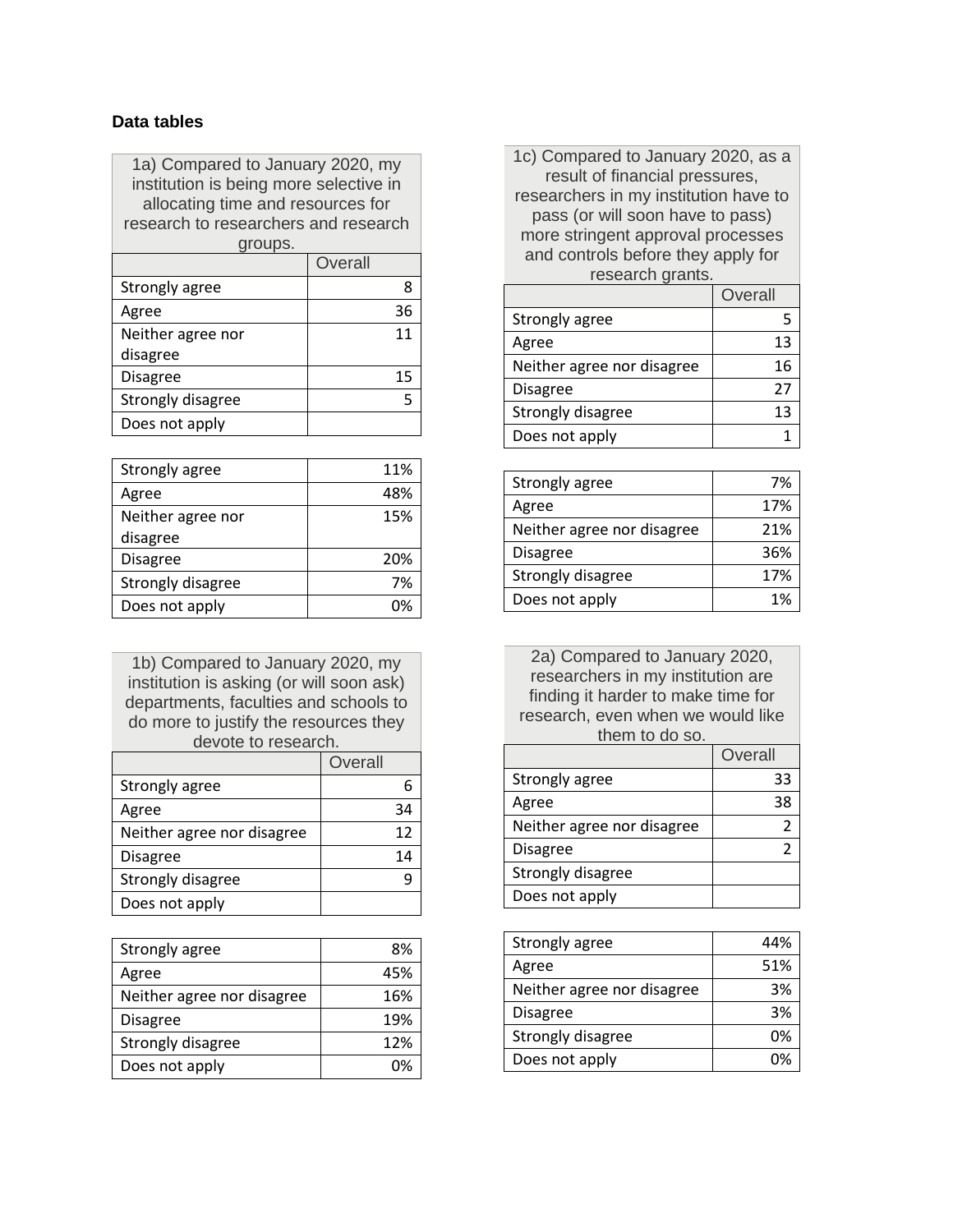2b) Compared to January 2020, the non-research workloads of academic staff have increased.

|                   | Overall |
|-------------------|---------|
| Strongly agree    | 47      |
| Agree             | 26      |
| Neither agree nor |         |
| disagree          |         |
| <b>Disagree</b>   |         |
| Strongly disagree |         |
| Does not apply    |         |

| Strongly agree    | 63% |
|-------------------|-----|
| Agree             | 35% |
| Neither agree nor | 1%  |
| disagree          |     |
| <b>Disagree</b>   | 1%  |
| Strongly disagree | በ%  |
| Does not apply    | no  |

2c) Compared to January 2020, research in my institution is more constrained by other pressures on staff time, including other work pressures and pressures outside work.

|                            | Overall |
|----------------------------|---------|
| Strongly agree             | 35      |
| Agree                      | 35      |
| Neither agree nor disagree |         |
| <b>Disagree</b>            |         |
| Strongly disagree          |         |
| Does not apply             |         |

| Strongly agree             | 47% |
|----------------------------|-----|
| Agree                      | 47% |
| Neither agree nor disagree | 5%  |
| Disagree                   | 1%  |
| Strongly disagree          | በ%  |
| Does not apply             |     |

2d) Where research active academics have sacrificed research time to support other activities since January 2020, I am confident that the university will be able to support them in resuming their former levels of research activity by the end of Academic Year 2021-22.

|                            | Overall |
|----------------------------|---------|
| Strongly agree             |         |
| Agree                      | 32      |
| Neither agree nor disagree | 26      |
| <b>Disagree</b>            | 12      |
| Strongly disagree          |         |
| Does not apply             |         |

| Strongly agree             | 4%  |
|----------------------------|-----|
| Agree                      | 43% |
| Neither agree nor disagree | 35% |
| Disagree                   | 16% |
| Strongly disagree          | 3%  |
| Does not apply             | ጠ%  |
|                            |     |

3a) Compared to what we would have predicted in January 2020, we expect the value of new awards from UKRI research grants and other project grants from government funders over the next three years (2021-22, 2022- 23 & 2023-24) to be:

|                | Overall |
|----------------|---------|
| Much higher    |         |
| Higher         | 21      |
| About the same | 26      |
| Lower          | 23      |
| Much lower     |         |
| Does not apply |         |

| Much higher    | በ%  |
|----------------|-----|
| Higher         | 28% |
| About the same | 35% |
| Lower          | 31% |
| Much lower     | 3%  |
| Does not apply | 2%  |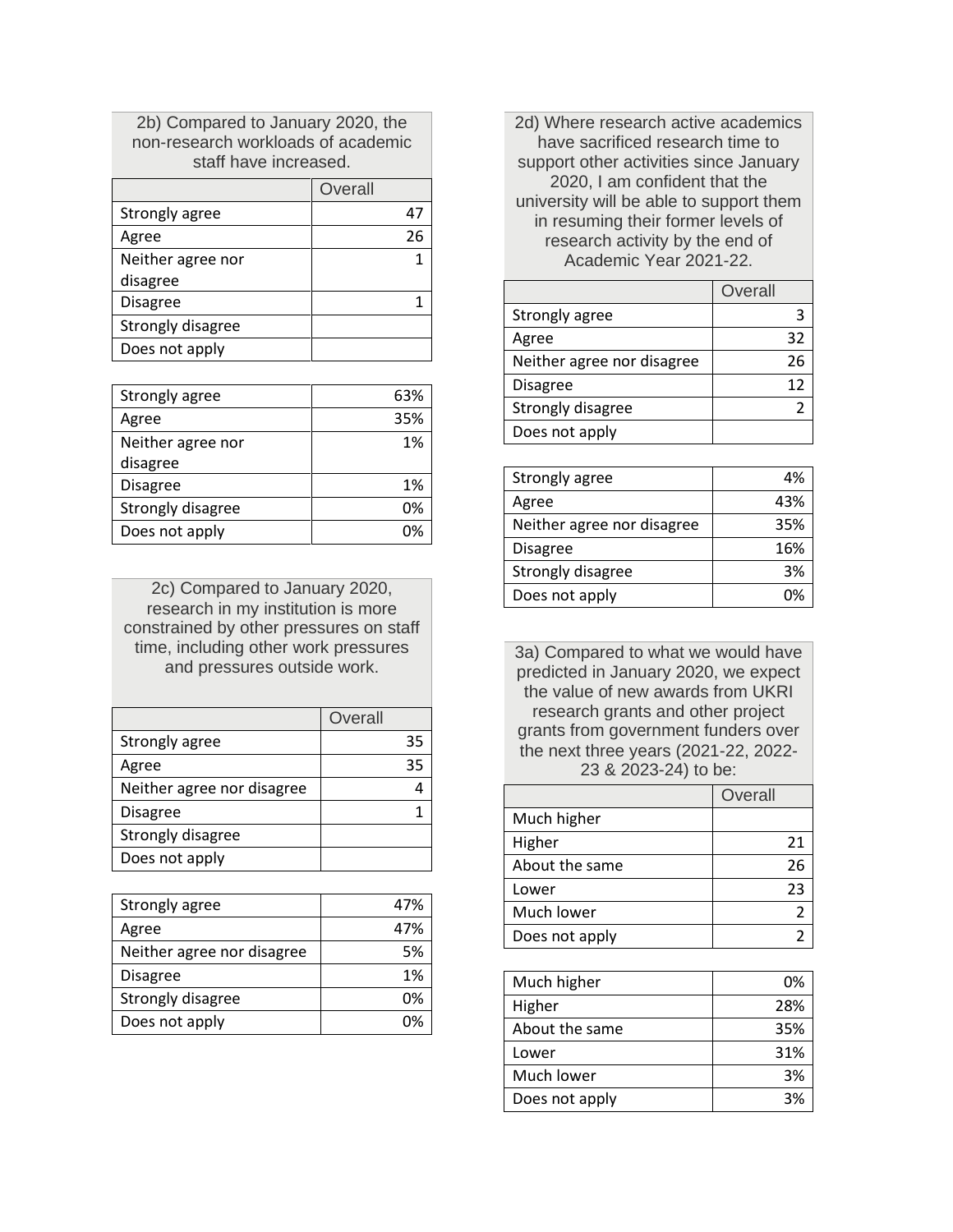3b) Compared to what we would have predicted in January 2020, we expect the value of new awards from charities over the next three years (2021-22, 2022-23 and 2023-24) to be:

|                | Overall |
|----------------|---------|
| Much higher    |         |
| Higher         |         |
| About the same | 12      |
| Lower          | 42      |
| Much lower     | 13      |
| Does not apply |         |

| Much higher    | 0%  |
|----------------|-----|
| Higher         | 11% |
| About the same | 16% |
| Lower          | 56% |
| Much lower     | 17% |
| Does not apply | በ%  |

3c) Compared to what we would have predicted in January 2020, we expect the value of new awards for collaborative and commissioned research from business over the next three years (2021-22, 2022-23 and 2023-24) to be:

|                | Overall |
|----------------|---------|
| Much higher    |         |
| Higher         | 18      |
| About the same | 30      |
| Lower          | 22      |
| Much lower     |         |
| Does not apply |         |

| Much higher    | 1%  |
|----------------|-----|
| Higher         | 24% |
| About the same | 40% |
| Lower          | 29% |
| Much lower     | 5%  |
| Does not apply | ∩‰  |

3d) Compared to what we would have predicted in January 2020, we expect our block grant funding for research (Research Excellence Grant in Scotland, QR in other countries) in 2022-23 and 2023-24 to be

|                | Overall |
|----------------|---------|
| Much higher    |         |
| Higher         | 11      |
| About the same | 49      |
| Lower          | 11      |
| Much lower     |         |
| Does not apply |         |

| Much higher    | በ%  |
|----------------|-----|
| Higher         | 15% |
| About the same | 65% |
| Lower          | 15% |
| Much lower     | በ%  |
| Does not apply | 5%  |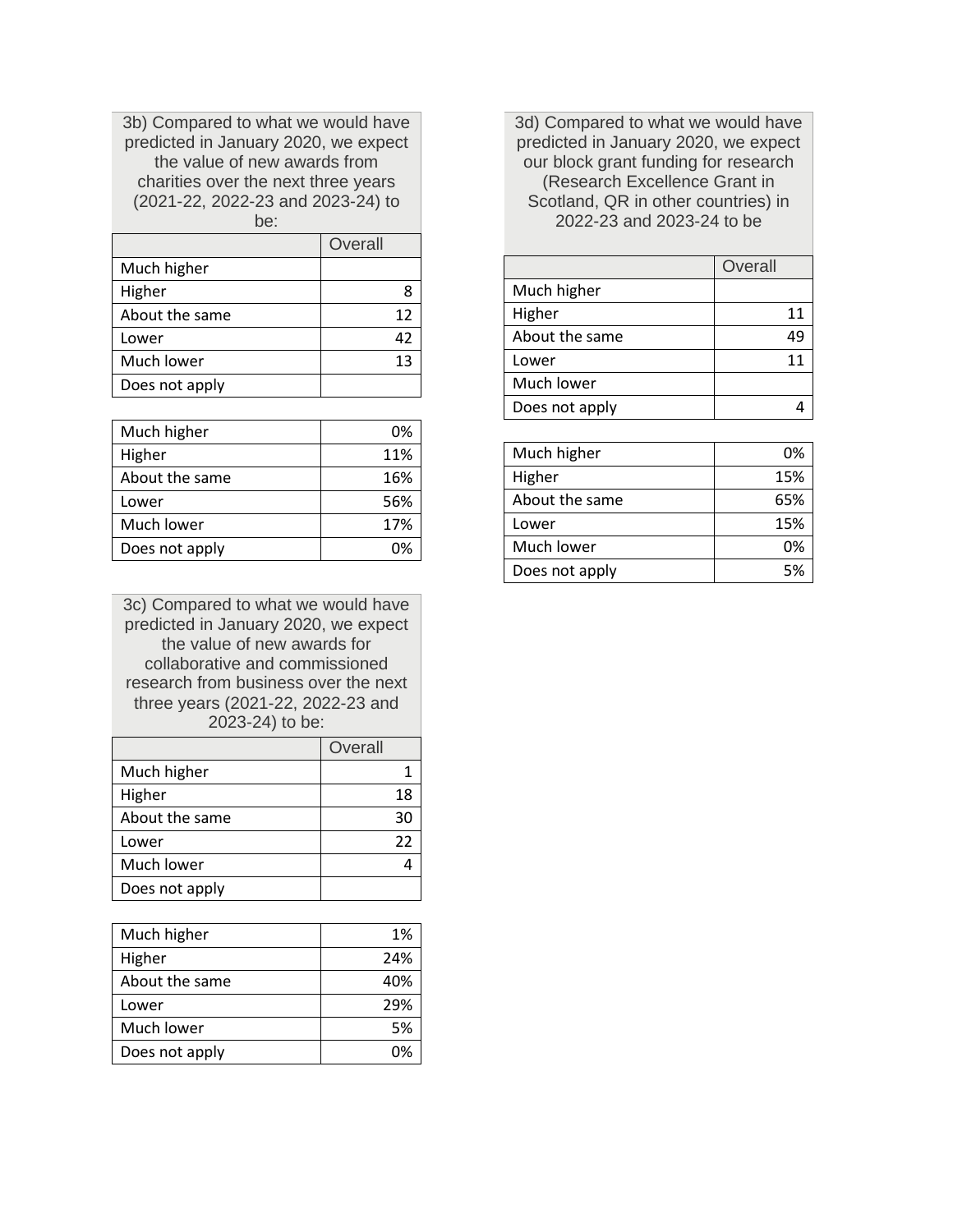4a) When you discuss the ability of your university to finance its plans for research, which of the following do you and your colleagues see as having the greatest potential impact? Please rank in order. (NB. A 1-7 ranking scale was used with 1 being the top score, so a lower score means a higher average ranking)

|                     | Pension<br>costs | Int'l<br>student<br>income | <b>Pressure</b><br>on staff<br>time<br>from<br>teaching | Home<br>tuition<br>fees | QR  | Project<br>funds<br>(amounts)<br>available) | Project<br>funds<br>(market<br>share) |
|---------------------|------------------|----------------------------|---------------------------------------------------------|-------------------------|-----|---------------------------------------------|---------------------------------------|
|                     |                  |                            |                                                         |                         |     |                                             |                                       |
| All mean (67 cases) | 4.4              | 3.7                        | 3.4                                                     | 3.7                     | 4.1 | 4.0                                         | 4.7                                   |

5a) Since January 2020, the planned maintenance, renewal and improvement of facilities used primarily for research has been affected by other urgent estate-related priorities, such as making the facilities covid-secure. (NB. Agreement to this statement does not imply that you disagree with the priorities of your institution – only that you have noticed the effect on research

| infrastructure.)           |         |  |  |
|----------------------------|---------|--|--|
|                            | Overall |  |  |
| Strongly agree             |         |  |  |
| Agree                      | 28      |  |  |
| Neither agree nor disagree | 25      |  |  |
| <b>Disagree</b>            |         |  |  |
| Strongly disagree          |         |  |  |
| Does not apply             |         |  |  |

| Strongly agree             | 12% |
|----------------------------|-----|
| Agree                      | 38% |
| Neither agree nor disagree | 34% |
| Disagree                   | 11% |
| Strongly disagree          | 4%  |
| Does not apply             | 1%  |

5b) Since January 2020, we have been able to bring forward the upgrading or refurbishment of facilities used primarily for research, taking advantage of a prolonged period of downtime.

|                            | Overall |
|----------------------------|---------|
| Strongly agree             |         |
| Agree                      |         |
| Neither agree nor disagree | 24      |
| <b>Disagree</b>            | 33      |
| Strongly disagree          |         |
| Does not apply             |         |

| Strongly agree             | 1%  |
|----------------------------|-----|
| Agree                      | 8%  |
| Neither agree nor disagree | 32% |
| <b>Disagree</b>            | 45% |
| Strongly disagree          | 12% |
| Does not apply             | 1%  |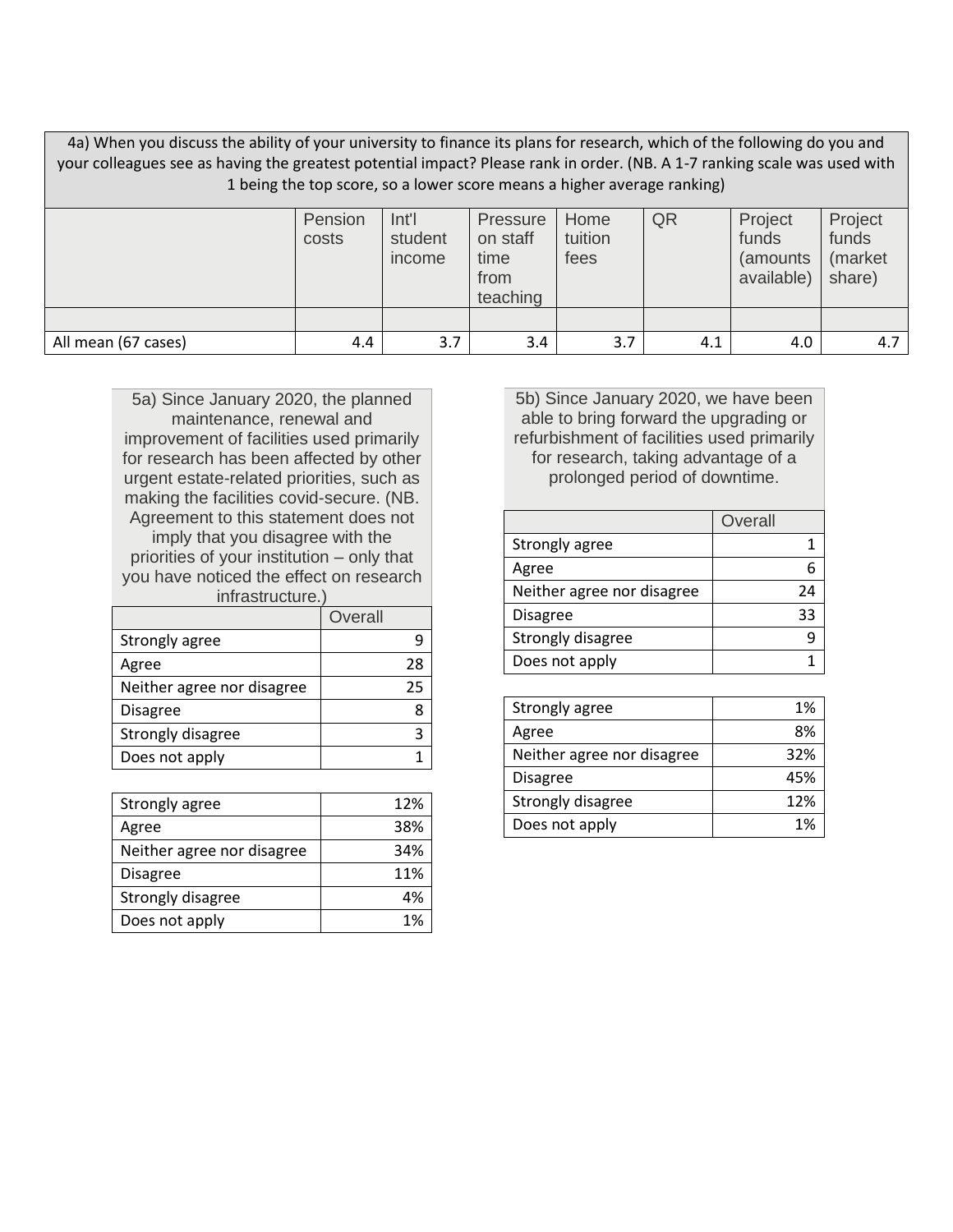6a) Compared to January 2020, the ambition of my institution to include research studentships in research grant applications is:

|                | Overall |
|----------------|---------|
| Much higher    |         |
| Higher         | 20      |
| About the same | 41      |
| Lower          |         |
| Much lower     |         |
| Does not apply |         |

| Much higher    | 11% |
|----------------|-----|
| Higher         | 27% |
| About the same | 55% |
| Lower          | 1%  |
| Much lower     | 3%  |
| Does not apply | 3%  |

6b) Compared to January 2020, the ambition of my institution to provide fee waivers for doctoral students without third-party support is:

|                | Overall |
|----------------|---------|
| Much higher    |         |
| Higher         | 12      |
| About the same | 40      |
| Lower          | 13      |
| Much lower     |         |
| Does not apply |         |

| Much higher    | 4%  |
|----------------|-----|
| Higher         | 16% |
| About the same | 54% |
| Lower          | 18% |
| Much lower     | 7%  |
| Does not apply | 1%  |

# 6c) Compared to January 2020, the ambition of my institution to recruit selffunded doctoral students is:

|                | Overall |
|----------------|---------|
| Much higher    |         |
| Higher         | 27      |
| About the same | 38      |
| Lower          |         |
| Much lower     |         |
| Does not apply |         |

| Much higher    | 8%  |
|----------------|-----|
| Higher         | 36% |
| About the same | 51% |
| Lower          | 4%  |
| Much lower     | በ%  |
| Does not apply |     |

6d) As a consequence of events since January 2020 my institution is now less willing to recruit staff to their first lecturing posts.

|                            | Overall |
|----------------------------|---------|
| Strongly agree             |         |
| Agree                      |         |
| Neither agree nor disagree | 16      |
| <b>Disagree</b>            | ว⊿      |
| Strongly disagree          | 15      |
| Does not apply             |         |

| Strongly agree             | 3%  |
|----------------------------|-----|
| Agree                      | 9%  |
| Neither agree nor disagree | 22% |
| <b>Disagree</b>            | 46% |
| Strongly disagree          | 20% |
| Does not apply             |     |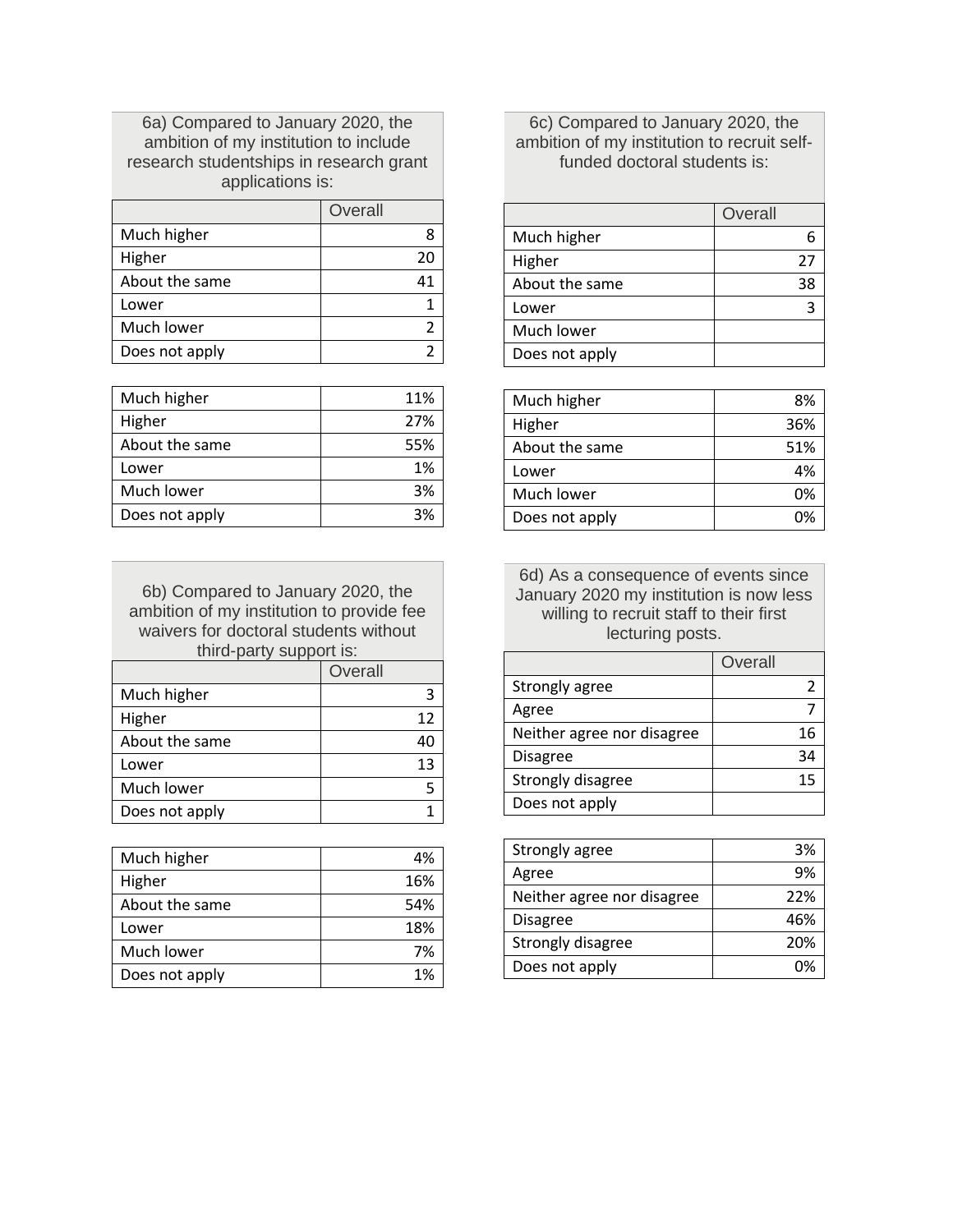6e) As a consequence of events since January 2020 my institution is now less willing to recruit experienced academic staff.

|                            | Overall |
|----------------------------|---------|
| Strongly agree             |         |
| Agree                      |         |
| Neither agree nor disagree | 15      |
| <b>Disagree</b>            | 35      |
| Strongly disagree          | 13      |
| Does not apply             |         |

| Strongly agree             | 4%  |
|----------------------------|-----|
| Agree                      | 11% |
| Neither agree nor disagree | 20% |
| <b>Disagree</b>            | 47% |
| Strongly disagree          | 17% |
| Does not apply             | 1%  |

6f) Events since January 2020 have made my institution consider recruiting academic staff on terms that anticipate them doing less research than people hired to similar roles in the past.

|                   | Overall |
|-------------------|---------|
| Strongly agree    |         |
| Agree             | ς       |
| Neither agree nor | 19      |
| disagree          |         |
| <b>Disagree</b>   | 28      |
| Strongly disagree | 21      |
| Does not apply    |         |

| Strongly agree    | 1%  |
|-------------------|-----|
| Agree             | 7%  |
| Neither agree nor | 26% |
| disagree          |     |
| <b>Disagree</b>   | 38% |
| Strongly disagree | 28% |
| Does not apply    |     |

7a) By 2023, I would expect medicine health and life sciences (REF main panel A) to account for:

|                                      | Overall |    |
|--------------------------------------|---------|----|
| A much higher proportion of my       |         |    |
| institution's research activity than |         |    |
| in 2020                              |         |    |
| A higher proportion                  |         | 38 |
| About the same proportion            |         | 23 |
| A lower proportion                   |         |    |
| A much lower proportion              |         |    |
| Does not apply                       |         |    |

| A much higher proportion of my       | በ%  |
|--------------------------------------|-----|
| institution's research activity than |     |
| in 2020                              |     |
| A higher proportion                  | 51% |
| About the same proportion            | 31% |
| A lower proportion                   | 1%  |
| A much lower proportion              | በ%  |
| Does not apply                       | 16% |

7b) By 2023, I would expect physical sciences, engineering and mathematics (REF main panel B) to account for:

|                             | Overall |
|-----------------------------|---------|
| A much higher proportion of |         |
| my institution's research   |         |
| activity than in 2020       |         |
| A higher proportion         | 26      |
| About the same proportion   | 24      |
| A lower proportion          |         |
| A much lower proportion     |         |
| Does not apply              |         |

| A much higher proportion of | 3%  |
|-----------------------------|-----|
| my institution's research   |     |
| activity than in 2020       |     |
| A higher proportion         | 35% |
| About the same proportion   | 32% |
| A lower proportion          | 5%  |
| A much lower proportion     | 0%  |
| Does not apply              | 24% |